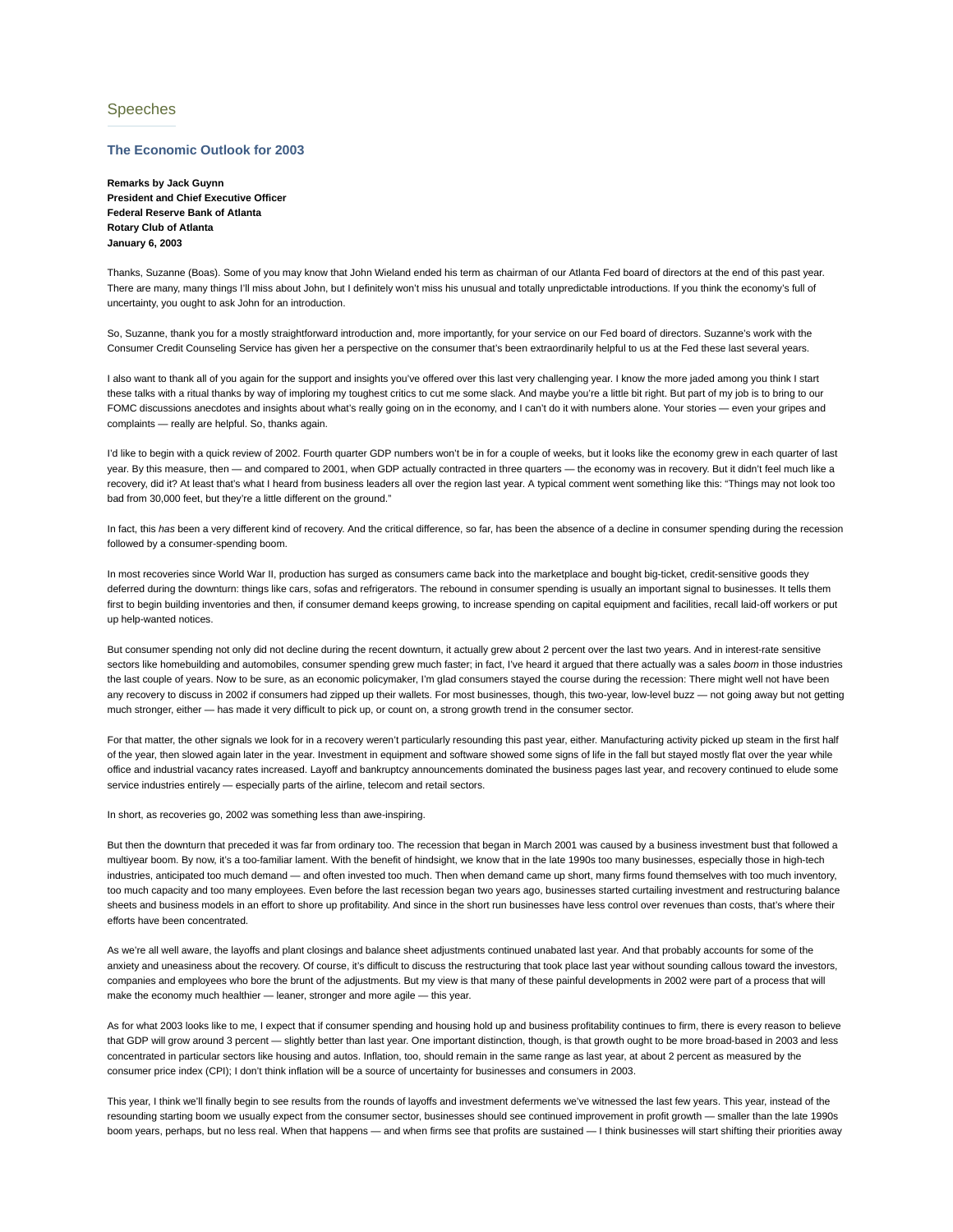from short-term cost reductions and toward a longer-term focus on product innovation and new sources of revenue. This shift should show up in greater investment spending and growing employment.

All of which is to say that while the economy should get better as we move through this year, we'll have to look beyond the numbers to see the strongest evidence of improvement.

The jobless rate, for example, may well get a little worse before moving in the right direction later this year. This is a typical pattern in most recoveries: As the economy picks up steam, people who had not been looking for work and therefore hadn't been counted as unemployed begin to search for jobs. But because there are more new job-seekers than new jobs early on in the recovery, the unemployment rate actually increases. That's exactly what happened when the last recovery began a dozen years ago.

I think there's a small silver lining for the economy in the consumer sector too. It's true, of course, that after three straight down-years for the stock market, consumers haven't exactly been feeling any wealthier, and that businesses have been reluctant to start hiring again. It's also true that the economic uncertainties associated with the possibility of war could weigh on even the most enthusiastic shopper. So, yes, after 11 straight years of increases, a consumer-spending boom is very unlikely this year. But I think that's a healthy thing, because it suggests consumers are being smart: It would be foolish to go on spending like it's 1999 when the economy's not growing at a 1999 pace. Also, the fact that consumers have continued to spend demonstrates that they're not panicking, and their willingness to take on a little more debt suggests that they're reasonably optimistic about future income prospects.

Moderate growth in consumer spending, if that's what we get, has important implications for businesses too. It means they're not likely to launch a big run-up in inventories or capital investment right away, until profits firm up a bit more. Also, inventory-to-sales ratios have been trending down for several years now as technology has allowed more businesses to adopt just-in-time inventory practices. And, of course, the excess capacity that continues to plague some industries and that I think many of us considerably underestimated when the recession began — may continue to discourage business investment in those sectors.

Productivity growth also has implications for business investment. Beginning in the mid-1990s and continuing throughout the recession, productivity has continued to show impressive growth. While over the longer run these impressive productivity gains are an unquestionable positive for the economy and will result in higher real incomes, they may also act as a slight damper on employment growth in the short run. Since businesses can already produce more goods with the same number of workers, they may not need to start hiring right away.

So I think it will be important to look a little deeper than the usual indicators this year. What we'll see, I believe, is an economy that is well along in a difficult restructuring process and that is reestablishing a strong foundation for solid future growth.

And that, I think, is a remarkable tribute to the resilience of the U.S. economy.

Think back a year ago, to January 2002. This time last year, the memory of September 11 was still four months raw. The airlines had taken a big hit but were basically still on their feet. Enron's collapse was nearly complete but seemed to be an isolated incident. And for the second January in a row, the major stock indexes kicked off the New Year lower than they had been the previous year.

Then things got worse. As the noose tightened on Al Qaeda, U.S. and Western interests were attacked in Indonesia, Yemen, Kenya, the Gulf and elsewhere. Enron turned out to be the first member in a new wing of the corporate hall of shame that also welcomed Dynegy, WorldCom, Adelphia and Global Crossing. US Airways and United Airlines declared bankruptcy, and the aviation industry continued to struggle with the effects of a seismic shift in transportation demand. And after swinging wildly all year long, the major stock market indexes finished the year well below where they started, extending stocks' losing streak to three straight years for the first time since 1941.

You've heard me speak in the past about the role that positive shocks had on the short-term performance of the U.S. economy: the surge in demand brought about by Y2K, the financial flight-to-quality to the United States that resulted from the Asian and Russian crises, and various disinflationary energy gluts, among others. Last year, though, nearly all the breaks went against us. Many of the things that could not have gotten worse did get worse (though obviously not as bad as they might have). But despite all of that, the economy still managed to grow.

A few observations. What happened with the U.S. economy last year could only have happened in an economy willing to tolerate the economic and financial risks that result from innovation and technological change. Not many other economies, if any, could have managed the transitions of the last few years so quickly and have returned to growth in the process. So the U.S. economy's performance last year ought to be a source of pride. That's not to say, however, that it ought to be a source of satisfaction. For the sake of all those folks caught up in the economy's transition, we ought to hope for better — and, again, I do think things will continue to improve as we move through 2003.

Above all, though, we shouldn't be disappointed. Most people probably think of recessions and recoveries as distinct, discrete events, so there's an understandable tendency to associate bankruptcies, layoffs and all the rest with recession and to assume that they end when the downturn ends. But in a dynamic economy, "creative destruction" — the phrase economist Joseph Schumpeter used to describe the process of innovation that he called "the essential fact about capitalism" — takes place all the time, without regard to business cycle dating or terms like recession and recovery. The restructuring we've witnessed these last few years — before, during and after the recession — is an unavoidable aspect of the process of creative destruction. Of course, no thoughtful, compassionate person would deny that restructuring is a painful and unpleasant process. But we also shouldn't be pessimistic: The United States remains the world's strongest economy in 2003 precisely because it's able to restructure so thoroughly and so quickly. Since expectations have a role in the performance of the economy, I think we ought to keep in mind that our ability to restructure is a comparative advantage and not a liability.

The U.S. financial system offers some comparative advantages too, and I think it's worth recalling some differences in that sector since the last recession a dozen years ago. In 1990-91, there was a perceived credit crunch associated with the weakened balance sheet condition of the banking system. So far, the banking sector has weathered the economic downturn and appears in much better shape than it was in the early 1990s. This improvement is in no small part attributable to changes in bank regulatory and capital adequacy policies, which resulted in healthier bank balance sheets this time around. And the financial losses that have taken place in the adjustment process have been more widely spread among an array of capital providers.

Of course, the Fed has had a role in the restructuring process too. The 11 rate cuts we implemented in 2001 were punctuated with a single 50 basis point reduction